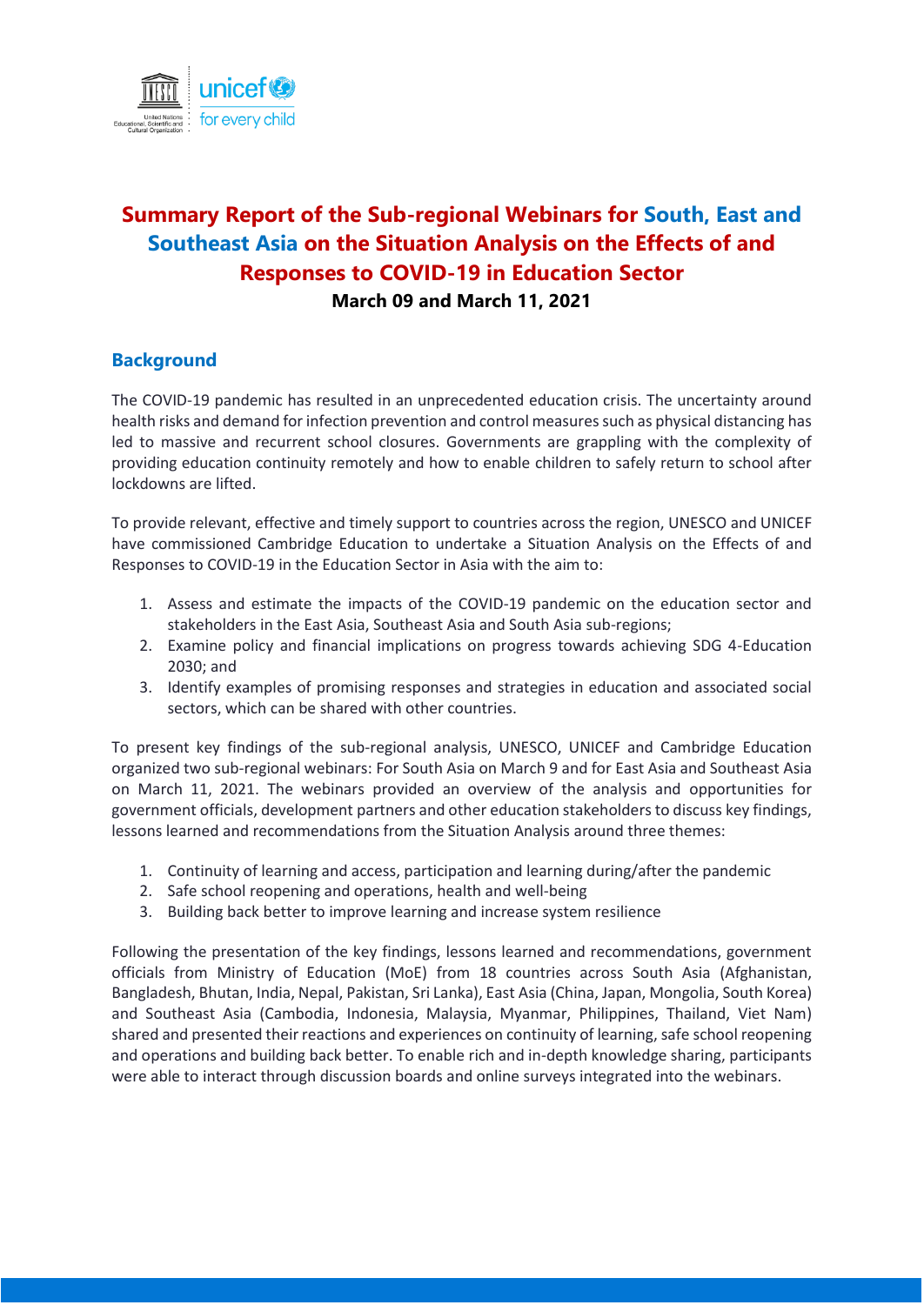

# **Theme 1: Continuity of learning: access, participation and learning during/after the pandemic**

The region already faced a learning crisis prior to the onset of the pandemic: A large proportion of children across the region were not able to read or understand an age-appropriate text by the age of 10 years – with large disparities between countries.

In response to the COVID-19 pandemic, schools were closed in countries throughout the region with many still remaining closed one year after initial school closures. The extended school closures across countries in the region threatens to cause further losses in learning and exacerbate this learning crisis.

The research found that countries across the region responded remarkedly quickly and successfully provided alternative provision of learning, but challenges remain, especially on reaching all children with distance learning, addressing marginalization and inequalities in learning and low levels of learning achieved during school closures. The research identified emerging best practices in addressing these challenges, identified short-, medium- and long-term recommendations and proposes a roadmap to remediate learning losses caused by school closures.

During the first discussion session of the webinars, government officials from the Ministry of Education (MoE) shared some of the emerging good practices, plans and strategies on ensuring learning and mitigate learning loss during and after the pandemic in their context<sup>1</sup>:

- **Extending reach and ensuring inclusion**: To address challenges concerning the accessibility of distance learning during school closures, countries (Bangladesh, Maldives, Nepal, Sri Lanka) implement multiple modalities of distance learning (online, TV, radio, paper-based take-home materials). Countries also report the provision of connectivity and devices (Bangladesh, Indonesia, Thailand) and printed materials (Nepal, Sri Lanka) to facilitate access to learning during school closures for underserved communities.
- **Empowering teachers to facilitate blended learning**: Even during the closure of schools and the reliance on distance learning, teachers remain central to teaching and learning. In recognition of the new demands on teachers, countries (Maldives, Malaysia) are implementing programmes to strengthen the capacity of teachers in the planning and facilitation of blended learning.
- **Adjusting the academic calendar and curriculum**: In order to compensate for face-to-face teaching days lost as a result of school closures and in recognition of the challenges faced by many children and especially the most marginalized in accessing distance learning, countries (Bangladesh, Bhutan, Nepal, Malaysia and Maldives) reported extending the academic calendar and reviewing and rationalizing the curriculum.
- **Assessing and remediating learning**: The importance of assessing and remediating learning after school reopening was highlighted by government officials. A number of countries (Malaysia, Maldives, Nepal and Pakistan) are assessing the status of learning after school closures to be able to identify learning loss and adjust teaching and learning accordingly. Countries (Maldives, Nepal, Pakistan and Sri Lanka) are also implementing remediation programmes and providing resources to students to catch up learning.
- **Monitoring learning for decision making**: Countries (Bhutan, Sri Lanka) also report the establishment of continuous and systematic learning management systems to be able to monitor attendance, learning and wellbeing even during a blended mode of learning.
- **Providing financial resources to the education system**: In Nepal, the central government allocated budget to local authorities to enable the local printing of learning materials.

**<sup>.</sup>** <sup>1</sup> The list of emerging practices is non-exhaustive and only reflecting the feedback of participants (mainly government officials of the respective Ministry of Educations (MoEs) during the webinar. Additional examples are available in the Webinar presentations and in the Situation Analyis Sub-Regional Reports and Case Studies.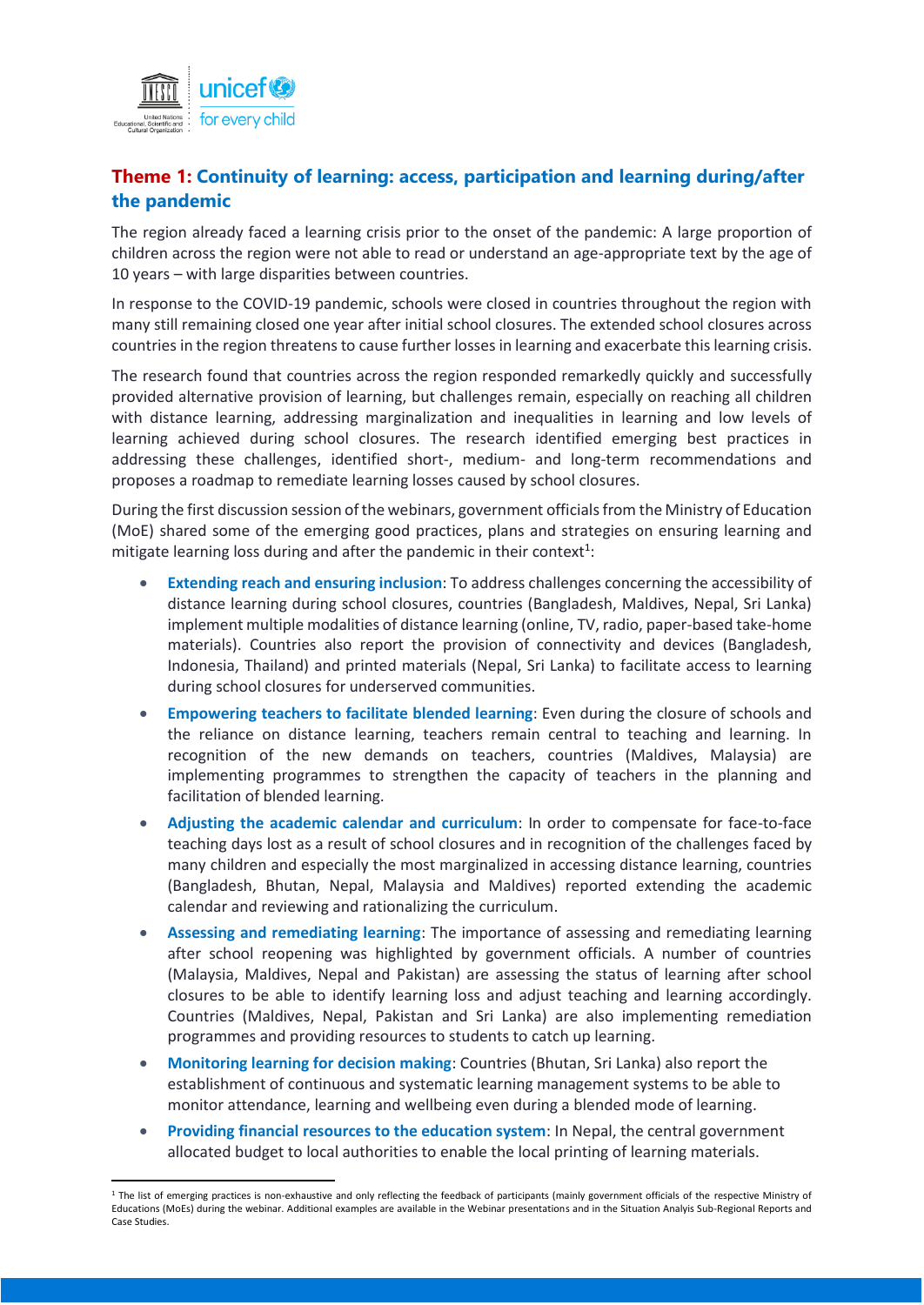

 $\overline{a}$ 

## **Theme 2: Safe school (re)opening and operations, health and well-being**

The number of COVID-19 cases as well as the trajectory of transmissions varied widely across countries in Asia and with it the timing and duration of school closures and school reopening. The negative impact of the pandemic has not been limited to the education system, but also had and continues to have knock-on effects on household economies, health and social services.

The research emphasized that while children are less susceptible to severe illness caused by COVID-19, children are at risk of long-term health and developmental issues, educational disadvantages, child protection risks and mental health and wellbeing concerns.

The research highlighted efforts and initiatives taken by governments in ensuring the safe reopening and operations of schools in the region, but also underscored some challenges in reopening schools including the insufficient adherence to safety measures, the inadequacy of WASH facilities and the lack of real-time monitoring systems. The research also emphasized challenges around the access to health and nutrition services, stress and mental health issues and cases of child protection concerns including abuse, child labor and early marriage. The research identified emerging best practices in addressing these challenges and identified recommendations for safe school reopening and for strengthening health, wellbeing and protection services.

During the second discussion session of the webinars, government officials from the Ministry of Education (MoE) shared some of the emerging good practices, plans and strategies on the safe reopening and operations of schools<sup>2</sup>:

- **Upgrading WASH facilities**: Ministry of Educations (Bangladesh, Bhutan, China, Nepal) throughout the region established new and upgraded existing WASH facilities to put in place the pre-conditions for the implementation of safe reopening and operations protocols including hand washing and disinfection.
- **Capacitating staff and students in safety measures**: Complementing the strengthening of WASH infrastructures, countries (Bangladesh, Bhutan, China, Maldives, Nepal) shared their initiatives to train school staff and students in the adherence of safety measures including social distancing, mask wearing, hygiene practices and cleaning measures. Some countries also established systems for monitoring adherence to safety measures.
- **Prioritizing children's wellbeing**: Participants emphasized the importance of students' wellbeing and mental health and the role of schools in not only promoting learning, but also the health of children. Participants (Bangladesh, Bhutan, Philippines) shared examples of recruiting additional counselors for psychosocial support and the provision school-based nutrition programmes to support the mental health and wellbeing of students.
- **Prioritizing teachers for vaccinations**: Bangladesh reported that the country prioritizes teachers for vaccinations against COVID-19 as one of its measures to increase the safety of teachers and students in schools and also to increase teacher's confidence in returning to schools.

<sup>&</sup>lt;sup>2</sup> The list of emerging practices is non-exhaustive and only reflecting the feedback of participants (mainly government officials of the MoE) during the webinar. Additional examples are available in the Webinar presentations and in the Situation Analyis Sub-Regional Reports and Case Studies.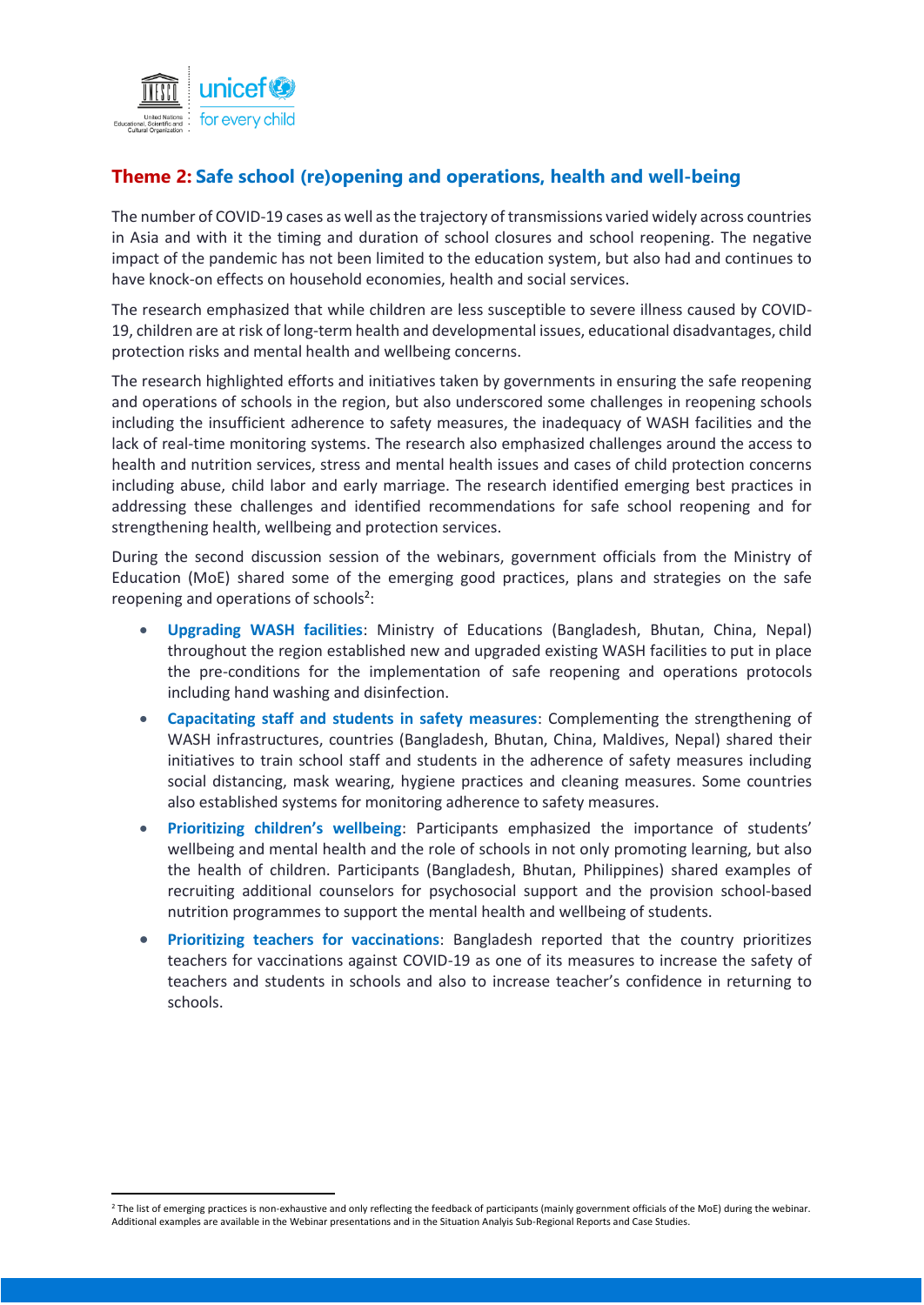

# **Theme 3: Building back better to improve learning and increase system resilience**

With an increasing number of countries across the region having started or completed the reopening of schools, governments start to shift their planning focus from the immediate response to a longerterm building back better of education systems including initiatives aimed at the digital transformation of education systems, the strengthening of assessment and remediation programmes, the renewed focus on reaching the most marginalized and the rethinking of the curriculum among others.

The research found that the pandemic and prolonged school closures might result in a significant increase in children discontinuing their education. The unprecedented challenges caused by COVID-19 put at risk decades of investment and progress in education and require an all government effort to build back better as well as significant increases in funding for education. The research provides an overview of the fiscal challenge faced by education systems across the region, but also identifies potential sources and opportunities for additional education funding to address funding shortfalls.

The research recognizes the great potential of technology and proposes to harness technology to move to a more blended and more flexible approach to learning for all children complementing and providing additional resources for "traditional" learning and helping to accelerate and deepen learning and mitigate learning loss.

The research proposes a new way for planning and working though prioritizing collaboration across sectors, consultation with local school communities and building on lessons learned and best practices. The research proposes priority areas for building back better a more resilient education systems including (1) Investments in building skills and capacity for teachers, (2) Reform and rationalizing of curricula, (3) Establishment of alternative learning solutions, (4) Safety of schools and prioritization of wellbeing, (5) Blended learning, (6) Use of data and the (7) Increase in education investments.

During the third discussion session of the webinars, government officials from the Ministry of Education (MoE) shared their vision and ambitions for increasing the resilience and building back better the education systems in their countries<sup>3</sup>:

- **Strengthening the digital infrastructure:** Countries (Bangladesh, Bhutan, Malaysia) are planning to continue to invest in strengthening the digital infrastructure and connectivity for schools and for students including through the provision of devices to children with a focus on the most marginalized in order to sustain blended learning, complement and provide children additional learning opportunities additional to "traditional" teaching and learning.
- **Investing in skills and capacity for teachers**: Recognizing the challenges faced by teachers in teaching at a distance, countries (Bangladesh, Indonesia, Malaysia) across the region are investing in enabling environment to support and strengthen teachers' digital skills and teachers' utilization and facilitation of blended learning.
- **Using data and monitoring systems**: Countries (Bhutan, Cambodia) are planning to establish or strengthen learning management systems to be able to monitor attendance, learning and the safe operations of schools more quickly than in the past.
- **Sustaining blended learning**: Countries across the region plan to maintain newly established distance learning modalities and continue to offer blended learning to provide students additional resources complementing face-to-face learning and to support the mitigation of learning loss.

**<sup>.</sup>** <sup>3</sup> The list of emerging practices is non-exhaustive and only reflecting the feedback of participants (mainly government officials of the respective Ministry of Educations (MoEs) during the webinar. Additional examples are available in the Webinar presentations and in the Situation Analyis Sub-Regional Reports and Case Studies.